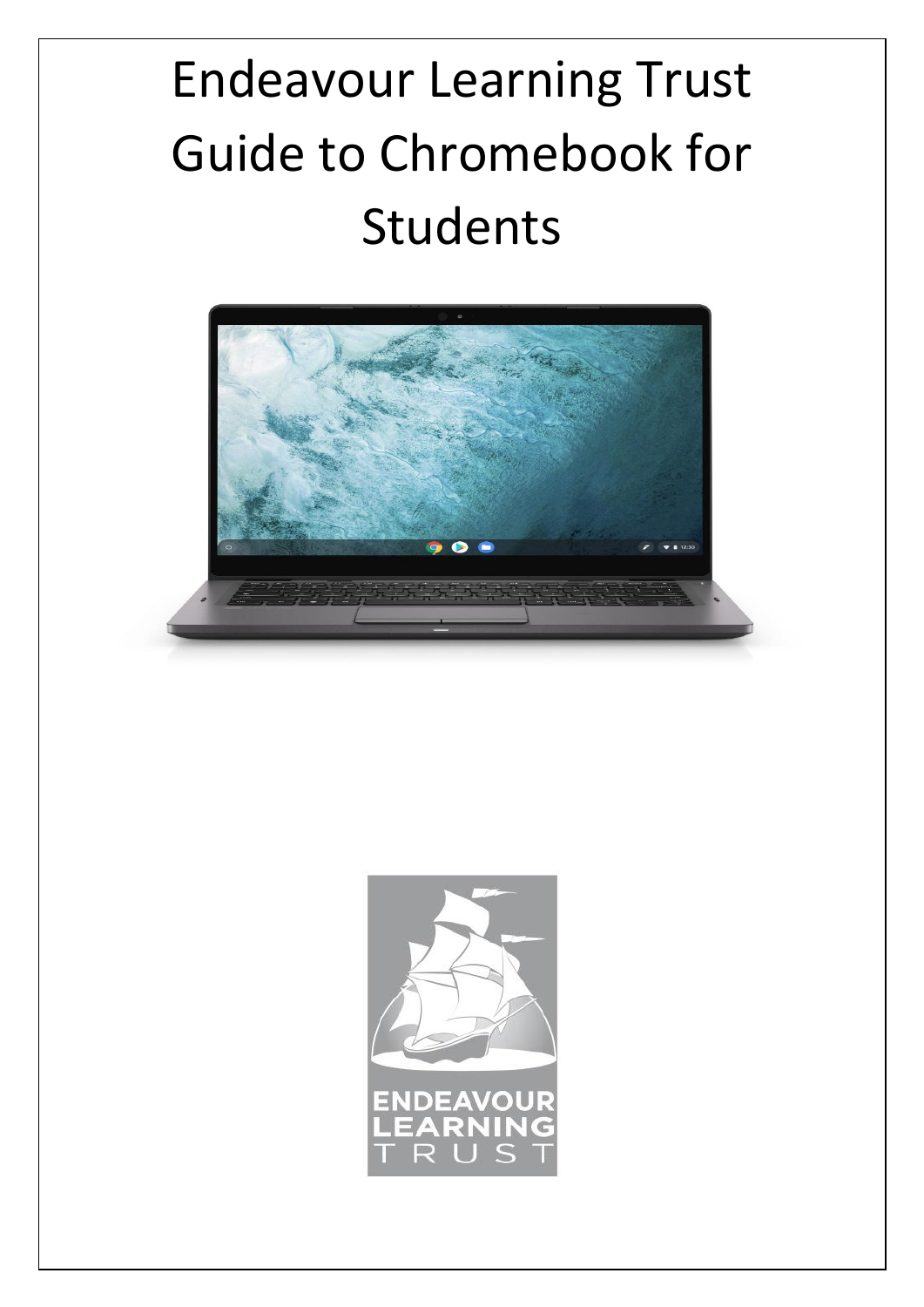#### **Table of Contents**

- 1. Introduction
- 2. What is Chrome OS
- 3. The Keyboard
	- 3.1 Caps Lock
	- 3.2 Delete
	- 3.3 Home and End
	- 3.4 Dedicated Browser Keys
- 4. Some Touchpad Tricks
- 5. Launcher and Apps Menu
	- 5.1 Things You Can Do Using the Search Field
- 6. Change Wallpaper
- 7. Taking Screenshots on your Chromebook
- 8. Screen Lock and Password Protection
- 9. Manage Files
	- 9.1 My Files
	- 9.2 Google Drive
- 10. Using Chromebook When You Are Offline
- 11. Updating Your Chromebook
- 12. The Most useful Keyboard Shortcuts for Chromebook
- 13. G Suite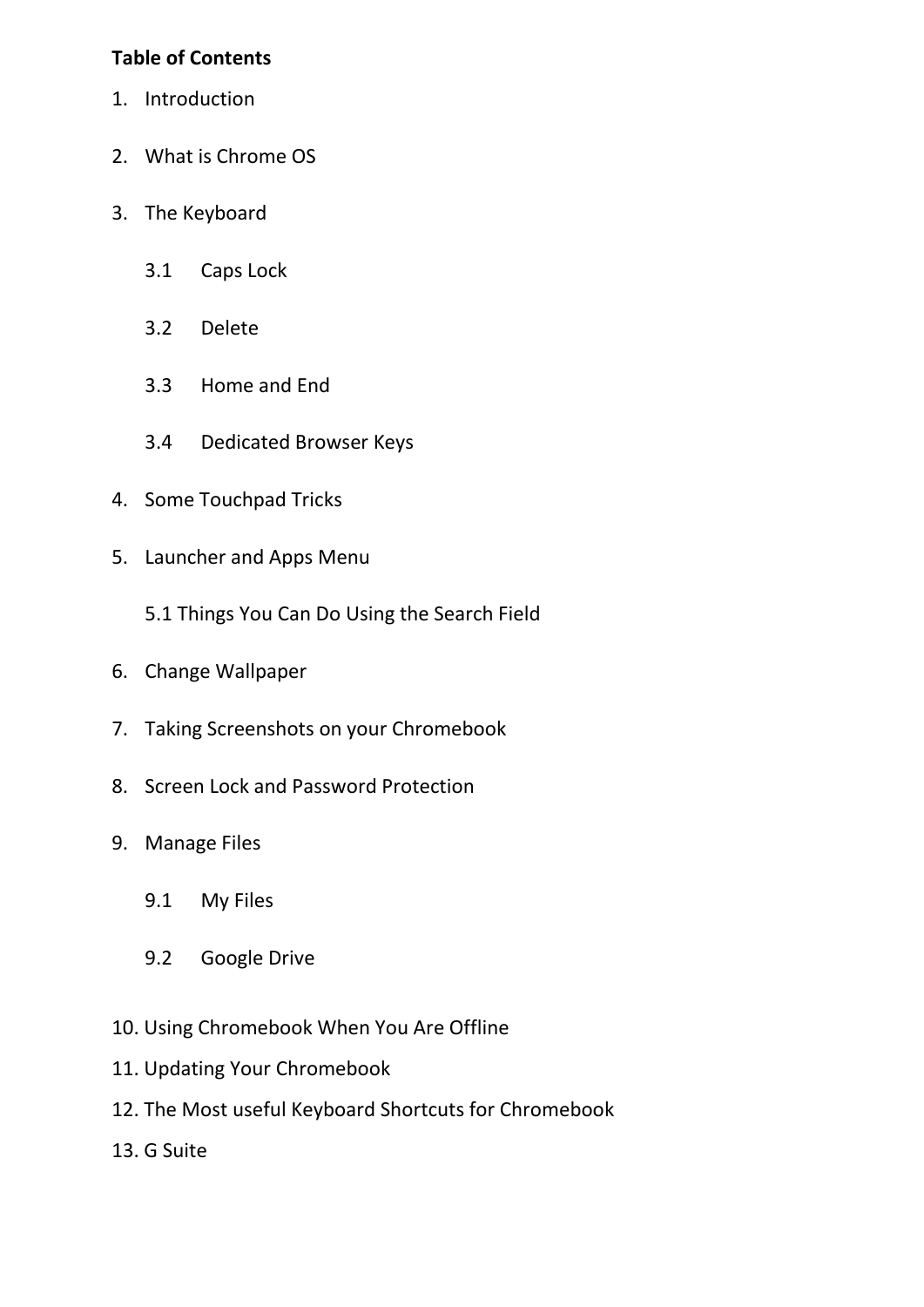#### **1. Introduction**

Chromebooks are simple and easy to use. They are easy to setup and manage. If you know how to use Google Chrome, the browser, you know most of it already.

Then there are a few things that Chromebooks do differently. This quick guide will help you with those little things and get started on your schoolwork using your Chromebook.

**Log on-** your log on is as follows:

Username= email [\(forename.surname@whs.lancs.sch.uk\)](mailto:forename.surname@whs.lancs.sch.uk) Password= Endeavour20 (change at the first log on)

#### **Connecting to Wi-fi**

In school your Chromebook will just automatically connect to the Wi-fi. At home the first time you will need to connect to your Wi-fi by doing the following…

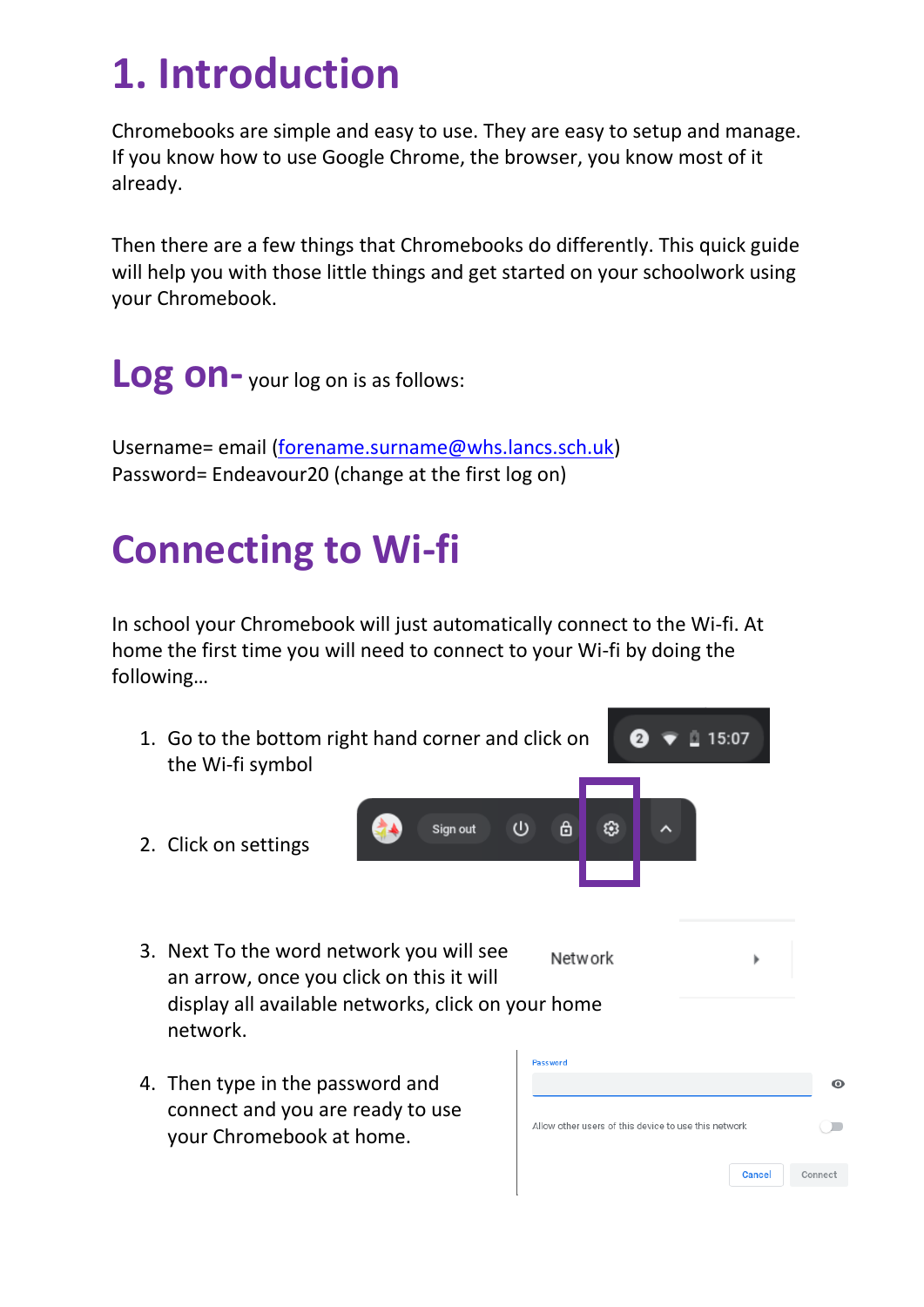#### **2. What is Chrome OS**

Chrome OS is the operating system used by Chromebooks. On a PC, the operating system is Windows, and for a MacBook, it is MacOS. Similarly, your Chromebook uses Chrome OS.

If you have used Google Chrome, the browser, you will find this new operating system very familiar. On Chrome OS, you will use the browser, Google Chrome, to get things done. You will also be using apps.

### **3. The Keyboard**

You might have noticed this even before switching on your Chromebook. The keyboard is slightly different from other keyboards that you have used.

**For starters, there is no Caps Lock key. The Delete key is also missing. Instead of the regular function keys F1 to F12), your Chromebook has a different set of keys.**

Let's review them in detail.

#### **3.1 Caps Lock**

Chromebooks have a Search key instead of the Caps Lock key.

The Search key launches the apps menu. On newer Chromebooks, you will be able to launch Google Assistant with this key. What if you really need caps lock?

Alt + Search will enable caps lock. Use the same shortcut to disable caps lock.

In most cases you just want one capital letter, so just press shift at the same time as the letter you want to capitalise and then release.

#### **3.2 Delete**

Chromebooks come without a Delete key. Here is what to do instead: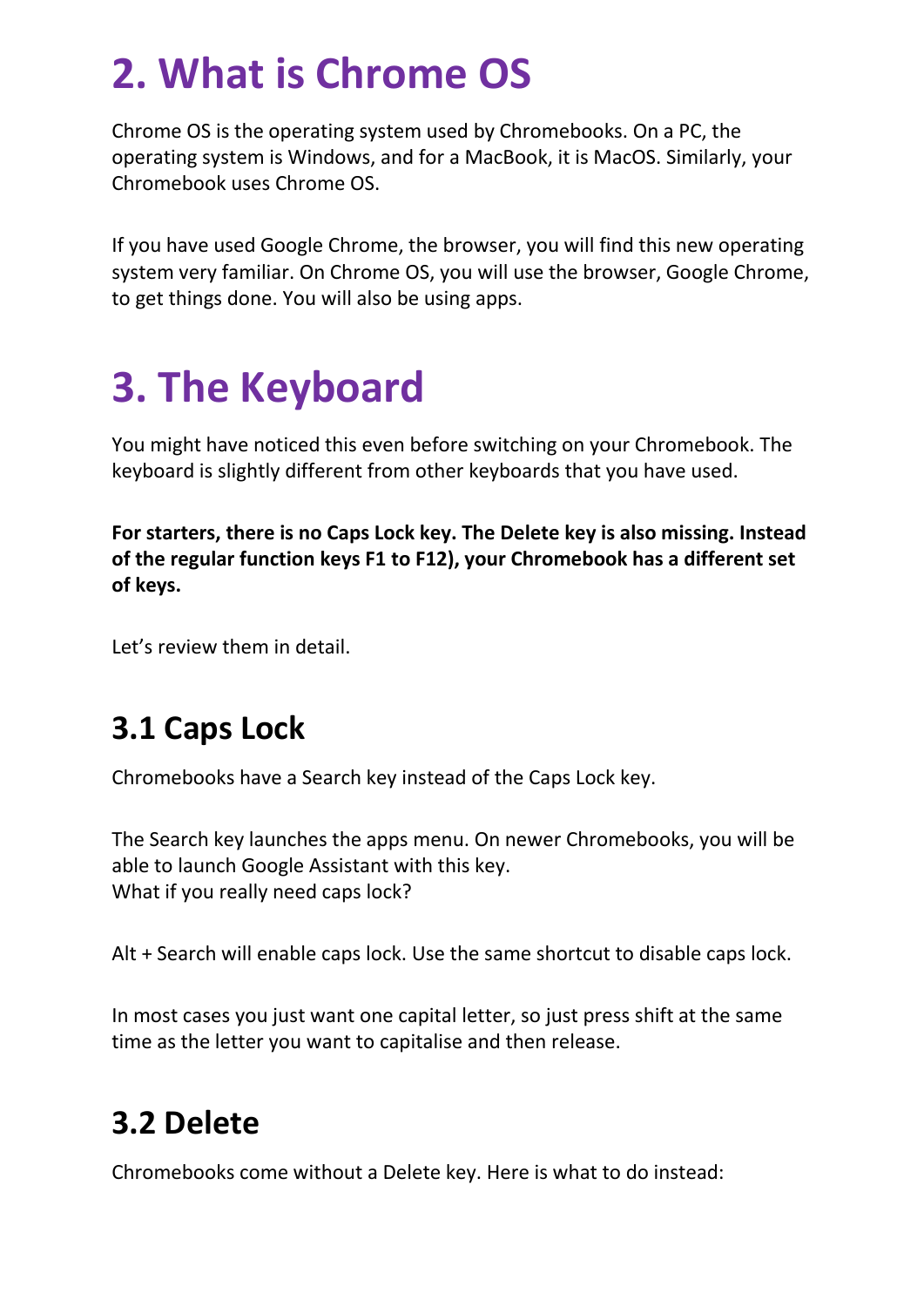**ALT + Backspace**: Delete the next letter (forward delete)

**CTRL + Backspace**: Delete the previous word

#### **3.3 Home and End**

You will not see a Home or End key either. Alternate keyboard shortcuts are:

**ALT + Up Arrow key**: Home

**ALT + Down Arrow key**: End

#### **3.4 Dedicated Browser Keys**

For all the keys that they took away, Google has added a set of dedicated keys to help us browse the web faster. This is Google's version of function keys F1 to F12.

The following is a list of dedicated browser keys that you get.

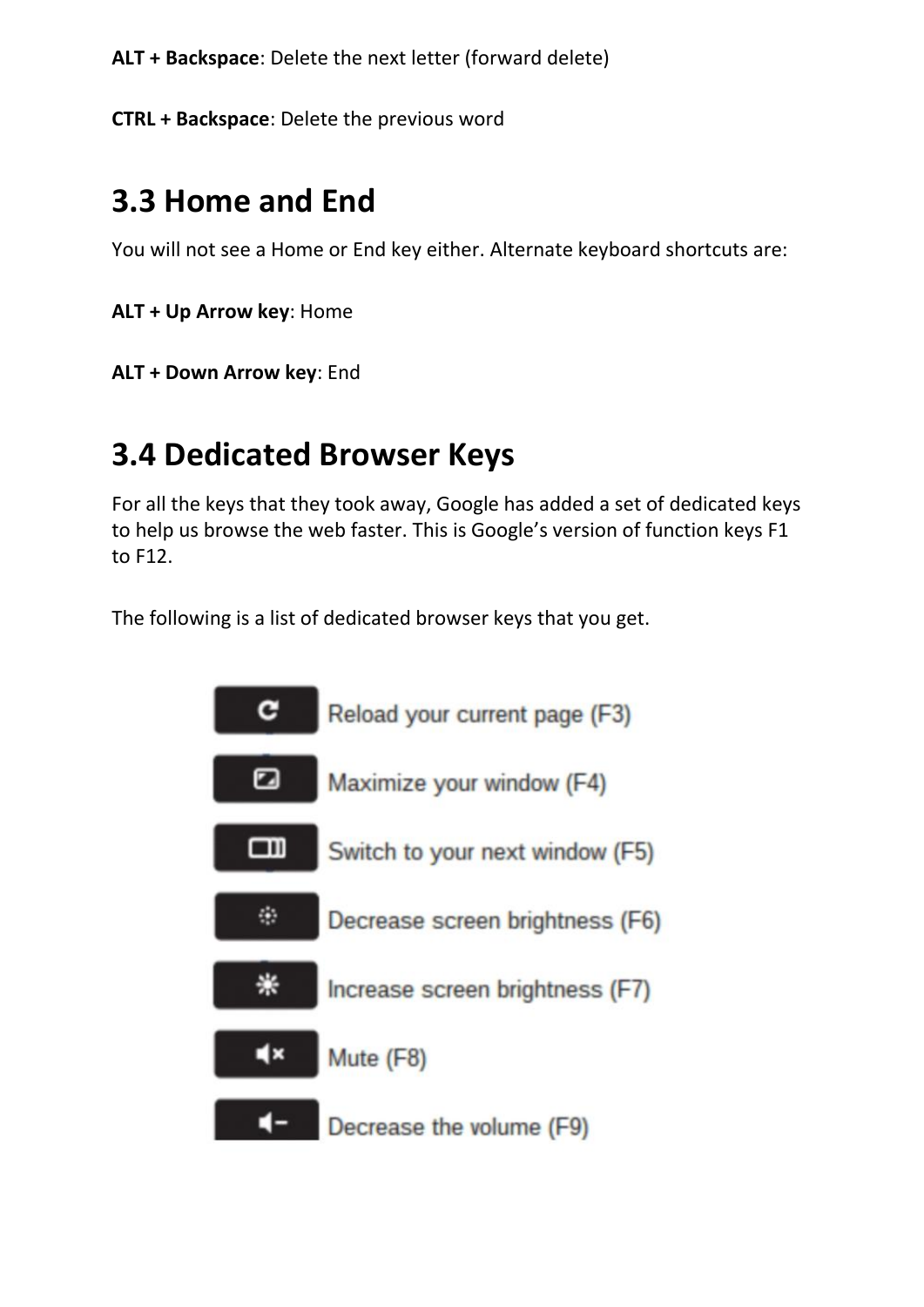### **4. Some Touchpad Tricks**

- Click or tap with two fingers for right-click
- Or ALT + Click = Right-click
- Swipe with two fingers to scroll
- Swipe up or down with three fingers to see all the open windows and apps
- Swipe left and right with three fingers to switch between open tabs



#### **5. Launcher and Apps Menu**

You can open the apps menu by clicking the icon of the app on the taskbar or pressing the Search key.

At first, a quarter of the launcher is displayed, with a search box and five recently used apps. To see all apps, click the up arrow.

The all apps menu lists all the apps that you have installed, and a search box.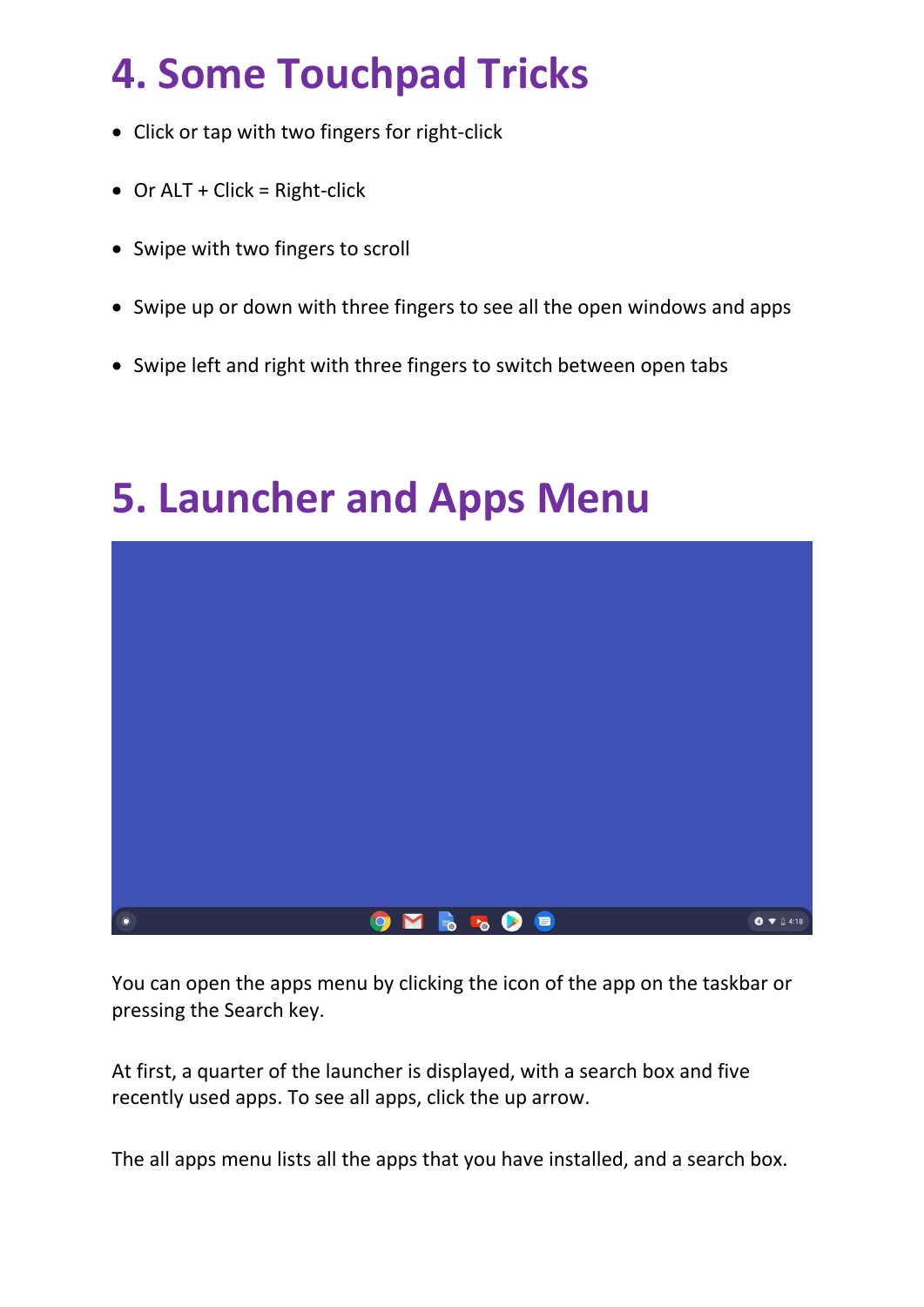If your Chromebook supports Android apps and you have installed Chrome and Android versions of the same app, you will see a Chrome logo next to the Chrome app icon.

#### **5.1 Things You Can Do Using the Search Field**

The search field in the launcher can do some cool tricks. Here is a list of things that you can try.

- Launch apps you have installed from Chrome Web Store or Google Play Store: Click the app icon to launch an app. Right-click the app icon for more options including, pin the app to the taskbar, or uninstall.
- Search the web: You don't need to open a new tab, open Google.com, and then type in the search query. You are on a Chromebook now. Press the search key once to open the Chrome OS apps menu, type in your query, and hit Enter. A new tab will open with your search results.
- Do some basic maths or conversions: Since Google search is integrated into the Chrome OS apps menu, you can do basic maths from the search area of the menu. Try something new. For example, type in 4\*4= and see what happens!
- Search and install apps and extensions: Search results also show related apps and extensions from the Chrome Web Store. Click the Add to Chrome icon to install the app or extension. If your Chromebook supports Google Play Store, the app suggestions will come from the Play Store.

### **6. Change Wallpaper**

One of the first things that you do on any new computer or phone? [Change](https://www.chromestory.com/2016/03/chromebook-wallpaper-automatic/)  [the wallpaper](https://www.chromestory.com/2016/03/chromebook-wallpaper-automatic/) and give some personal touch to the device. Here is how to do that on a Chromebook.

Just like your PC or Mac, right-click the desktop and choose **Set Wallpaper**.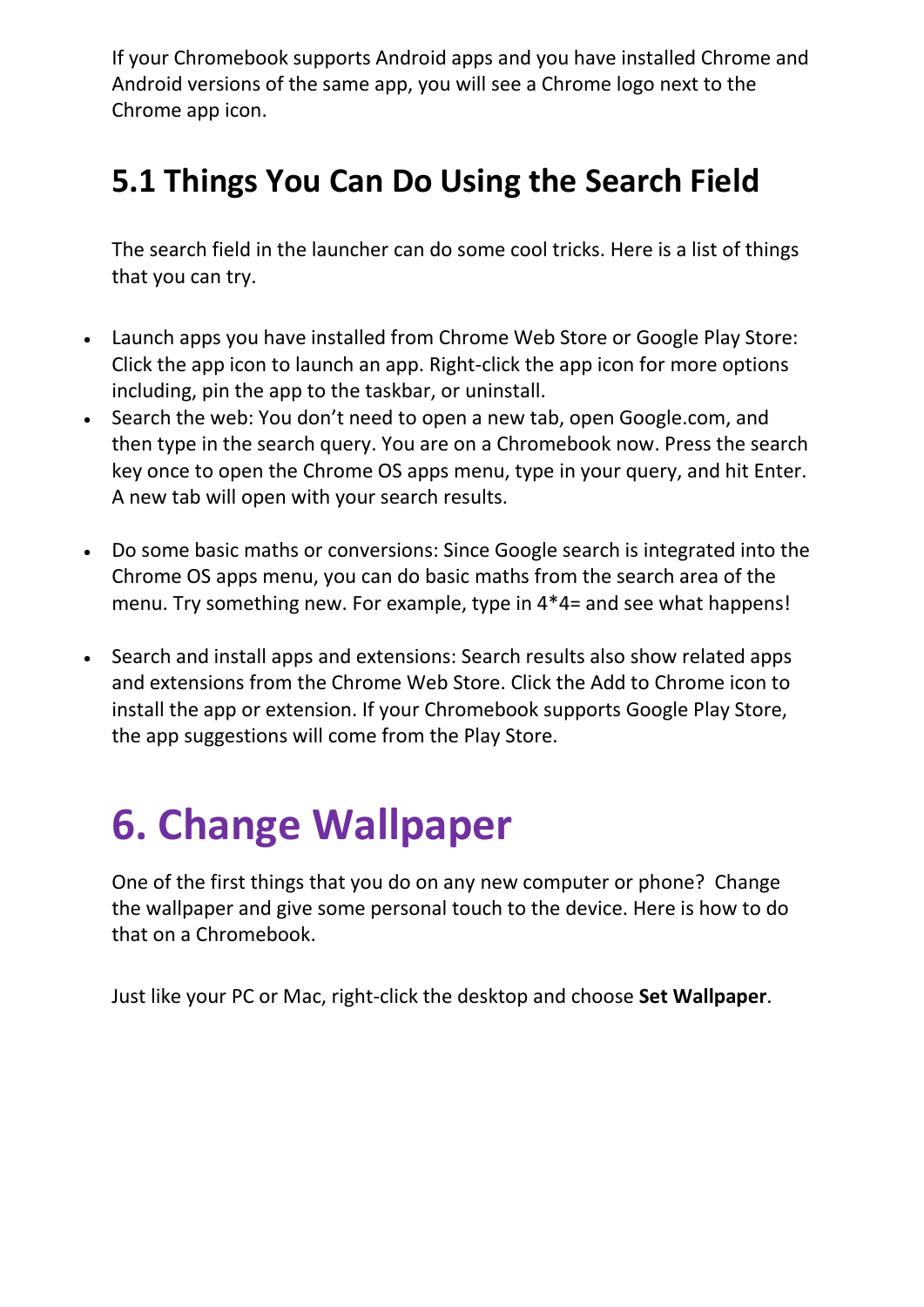

You can pick wallpapers available there or use your own image.

Check the **Daily Refresh** box to shuffle through a set of wallpapers daily.



To add your own wallpaper, click **My Images**, and choose an image from your files. Remember this is a school device so images need to be **appropriate.**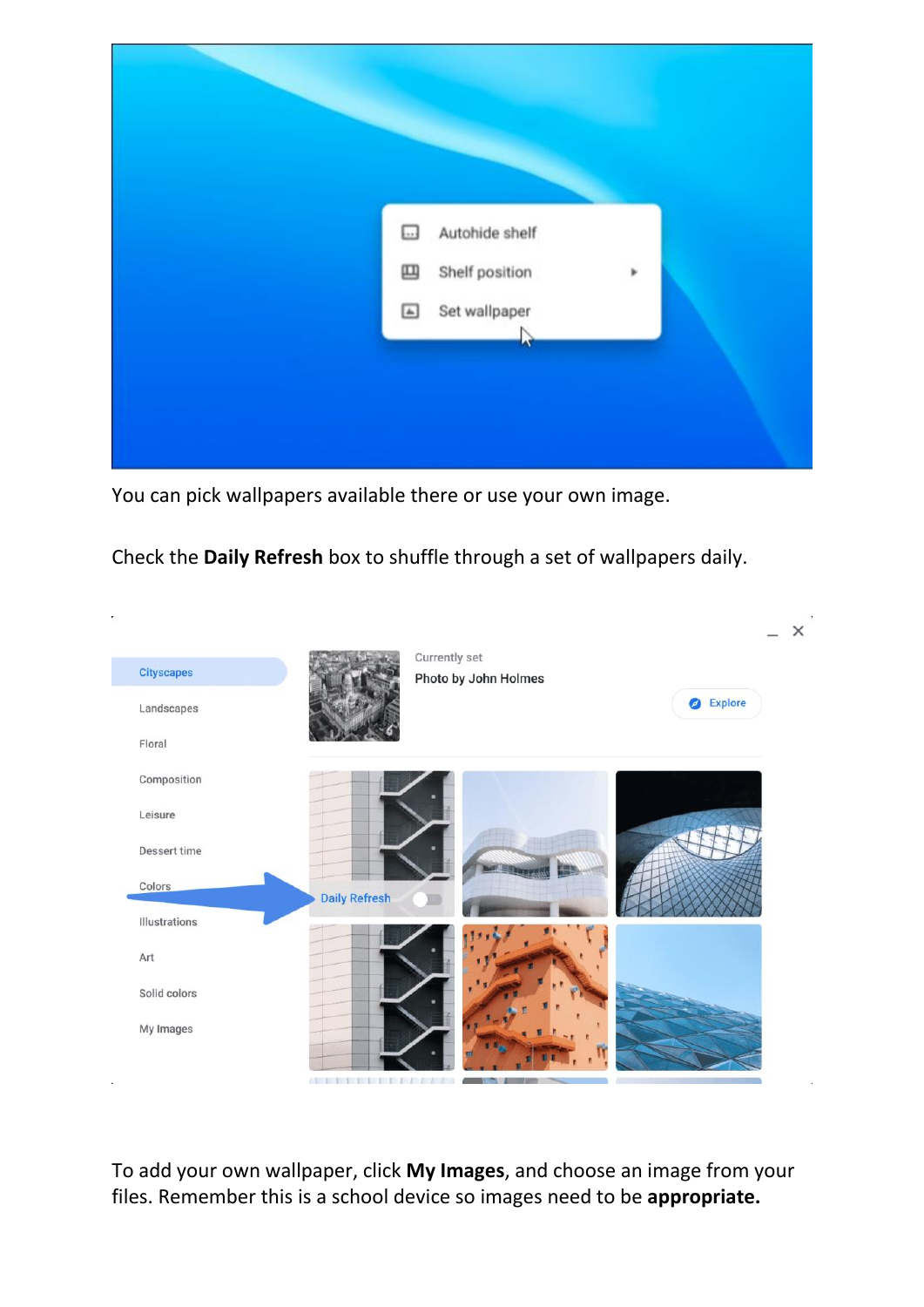| Cityscapes<br>Landscapes | Currently set                                                                                                | Photo by John Holmes                                                                                                                                                                    |                                                                                           | <b>2</b> Explore                                                                                                                                                                                                                                                                                                                                                                     |
|--------------------------|--------------------------------------------------------------------------------------------------------------|-----------------------------------------------------------------------------------------------------------------------------------------------------------------------------------------|-------------------------------------------------------------------------------------------|--------------------------------------------------------------------------------------------------------------------------------------------------------------------------------------------------------------------------------------------------------------------------------------------------------------------------------------------------------------------------------------|
| Floral                   |                                                                                                              |                                                                                                                                                                                         |                                                                                           |                                                                                                                                                                                                                                                                                                                                                                                      |
| Composition              |                                                                                                              | $+$ COMPARE                                                                                                                                                                             | ad)                                                                                       | Download the new Microsoft Edge                                                                                                                                                                                                                                                                                                                                                      |
| Leisure                  |                                                                                                              | iew o                                                                                                                                                                                   | $\sim$ EH                                                                                 | MICROSOFT SOFTWARE UCOVSE TERMS<br>MICROSOFF RISK<br>After installation, these terms are also viewable in liferously Liter at<br>odge.charm.<br>Source code for portions of Microsoft Edge is avail-<br>https://dealpertynource.restrate/host-under the third party open source                                                                                                      |
| Dessert time             |                                                                                                              | y.com @<br>Lover time<br>the last 6 months                                                                                                                                              | Engagement<br><b>Total Visits</b>                                                         | lidge at miga (Vendita after exhibition. Or to obtain this assuran-<br>may used a check or rearing order for US $SO(3)$ including the Edge version member, we<br>Storia Code Compliance To<br>Microsoft Corporation<br>One Microsoft Way<br>Refirrond, WA 99052                                                                                                                      |
| Colors                   |                                                                                                              | $\sim$<br>$\mathcal{W}(\mathbf{q})$ Tel.<br>$\sim 10$<br>$\sim 10$                                                                                                                      | 3 Aug. Visit Duration<br>Fill Pages per Visit<br><b>+</b> Bounce Rate                     | These license terms are an apprensent between you and Microsoft Corporation (as one of its affiliated). They apply to this software publi-<br>Microsoft and any software updates ("Software") (except to the extent so<br><b>Privacy clute</b><br>any Museum improve au producti la sendre<br>costi reports, kilo dissutitore più une file bone<br>and websites you with autos likes |
| Illustrations            |                                                                                                              | oxy CSV Viewer                                                                                                                                                                          |                                                                                           |                                                                                                                                                                                                                                                                                                                                                                                      |
| Art                      | 2-UAs mod                                                                                                    | 1<br>current version previous version current relde<br>86.0.4222.3<br>$4.83$ an 86.0.4225.1<br>86.0.4225.0<br>86.0.4224.0<br>86.0.4221.3<br>86.0.4214.2<br>85.0.4183.59<br>85.0.4183.48 | 88/86/28<br>88/86/28<br>08/04/20<br>88/85/28                                              | $n \otimes n$<br><b>BO BANNIE O COL 2 Q COUNT TK A B B BOTC BK</b>                                                                                                                                                                                                                                                                                                                   |
| Solid colors             | Cont                                                                                                         | 84.0.4147.105  84.0.4147.89<br>$4.48$ asan 86.0.4225.1<br>86.0.4222.3<br>86.0.4225.0<br>86.0.4224.0<br>86.0.4221.3<br>86.0.4214.2<br>85.0.4183.48<br>85.0.4183.59                       | 87/27/28<br>08/06/20<br>08/06/20<br><b>200gle</b><br>08/04/20<br>88/05/28                 |                                                                                                                                                                                                                                                                                                                                                                                      |
| <b>My Images</b>         | $\frac{1}{2} \left( \frac{1}{2} \right) \left( \frac{1}{2} \right) = \frac{1}{2} \left( \frac{1}{2} \right)$ | 84.0.4147.105<br>84.0.4147.89<br>86.0.4225.0<br>86.0.4224.0                                                                                                                             | 07/27/20<br>pea URL<br>88/86/28<br>88/84/28                                               | $\Phi^-$                                                                                                                                                                                                                                                                                                                                                                             |
|                          |                                                                                                              | 85.0.4183.48<br>85.0.4183.59<br>84.0.4147.105<br>84.0.4147.89<br>86.0.4221.3<br>86.0.4214.2<br>85.0.4183.59<br>85.0.4183.49<br>84.0.4147.105 84.0.4147.89                               | 88/85/28<br>07/29/20<br>88/04/28<br>boone, Den.<br><b>YouTube</b><br>08/05/20<br>87/27/28 | Africans                                                                                                                                                                                                                                                                                                                                                                             |

 $\mathcal{L}(\mathcal{A})$  .

 $- x$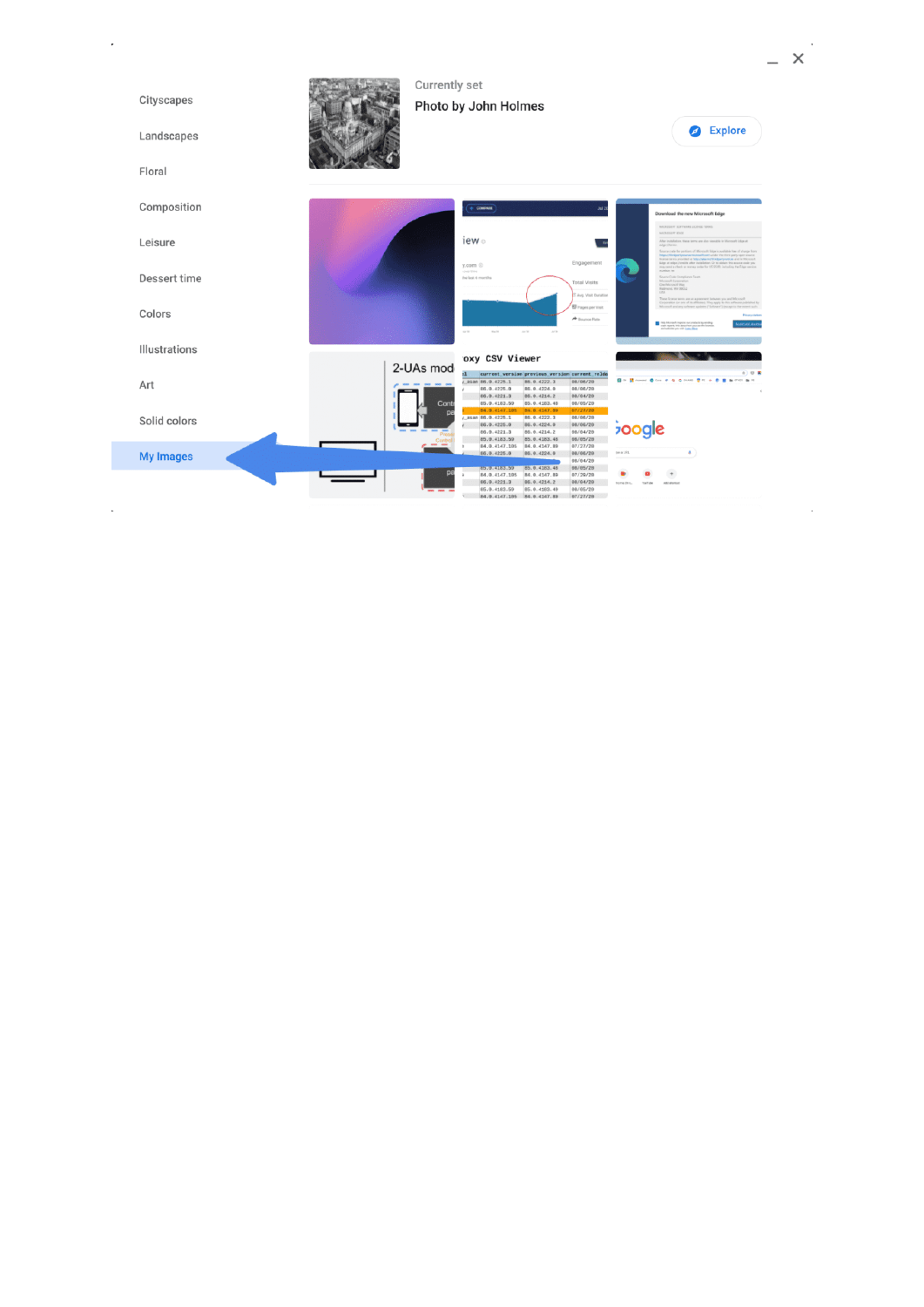### **7. Taking Screenshots on your Chromebook**

Here are the keyboard shortcuts to take screenshots.

CTRL + Window Switcher takes screenshot of your current window.



CTRL + SHIFT + Window Switcher allows you to take a partial screenshot by selecting the area you want to capture.

| esc          | $\mathbf{C}$<br>$\leftarrow$                        | a              | œ<br>۰           | $\bullet$           | ×u.              | $\bullet$            | ٠                   | $\bullet$      | ¢             |
|--------------|-----------------------------------------------------|----------------|------------------|---------------------|------------------|----------------------|---------------------|----------------|---------------|
| ٠<br>×.<br>x | ø<br>n<br>$\overline{2}$<br>$\overline{\mathbf{3}}$ | s<br>4         | %<br>۸<br>5<br>6 | ŝ<br>$\overline{z}$ | ¢<br>٠<br>9<br>8 | ١<br>$\circ$         |                     | ٠<br>×.        | ø             |
| tab          | $\mathbf{q}$<br>w                                   | ٠<br>$\bullet$ | ŧ                | y<br>u              | ĩ                | ۰                    | p<br>f.             | ı              | п<br>Ă        |
|              | a<br>s                                              | f<br>d         | g                | h                   | k                | ï                    | p                   |                | enter         |
| phin         | z                                                   | ×<br>¢         | b<br>v           | $\mathbf n$         | m                | ×<br>٠               | $\overline{r}$<br>Ž |                | phift         |
| ctri         | $\bullet_{\mathcal{C}}$<br>alt.                     |                |                  |                     |                  | ctri<br>$\mathbf{a}$ | ×                   | $\lambda$<br>v | $\rightarrow$ |
|              |                                                     |                |                  |                     |                  |                      |                     |                |               |
|              |                                                     |                |                  |                     |                  |                      |                     |                |               |

Apart from these, you can use Chrome extensions to capture and edit screenshots.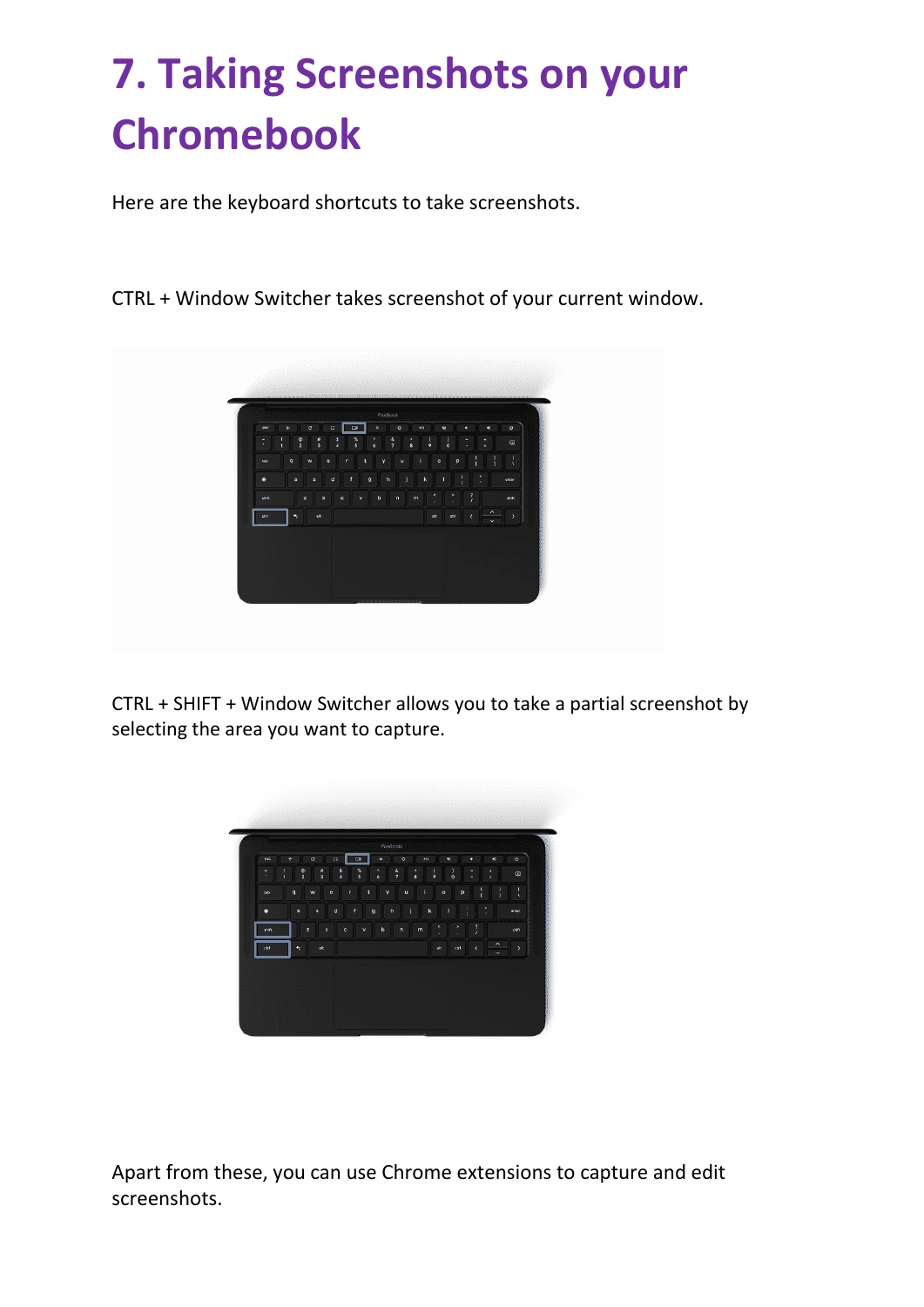### **8. Screen Lock and Password Protection**

To lock the Chrome OS screen, click the profile icon on the taskbar (or any of those icons there on the bottom right corner) and click the lock symbol.

Or even better, press **SEARCH + L** to lock the screen.

Most of the time, instead of using this method, you can close the lid of the Chromebook and walk away. When you open it again, you open the lid and are ready to go, instantly. But there is one thing that you might not like here. If you keep your Chromebook closed and move away from it, anyone else can open it up and start using it.

You may like to have the Chromebook ask for your password when you open the lid again, for a little more security. Here is how to do this:

- 1. Go to **Settings** > **Screen lock.**
- 2. Enter your Chromebook password to access these settings.
- 3. Enable Show lock screen when waking from sleep.

#### **9. Manage Files**

Chromebook's file manager is simply called **Files**.

To open the Files app, click the app icon or use the keyboard shortcut **ALT + SHIFT + M**.

Chromebook Files app has two main sections; [My Files](https://www.chromestory.com/2020/01/chromebook-file-manager/) and Google Drive. When you plug in a USB drive or a memory card, they also show next to these two sections.

#### **9.1 My Files**

The Downloads section or drive contains all the files that stored on your Chromebook. These will be available even when you are not connected to the internet.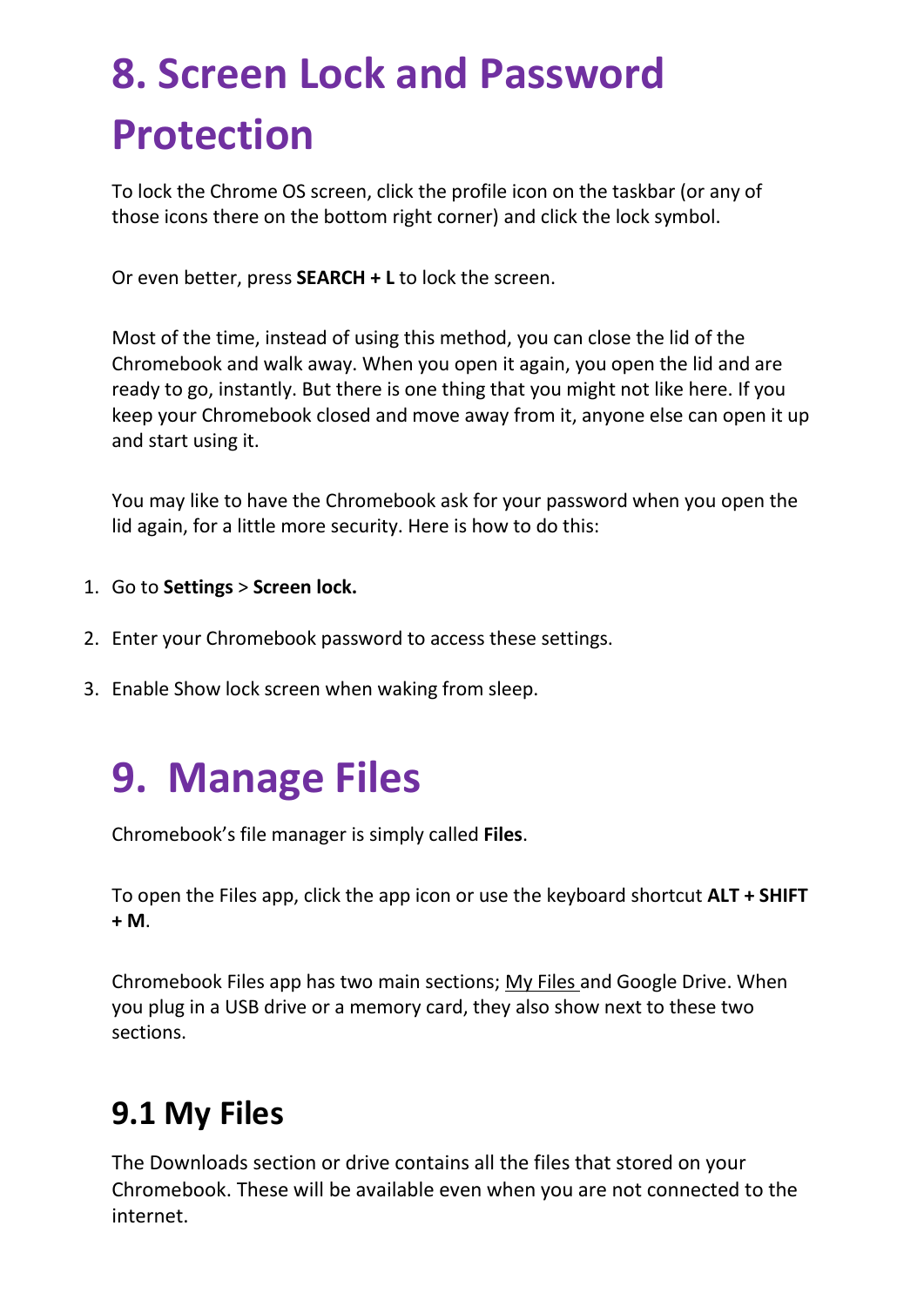- To create new folders or subfolders, click settings icon on the top right corner (three dots) and choose **New folder**. You can also use the keyboard shortcut **CTRL + E**.
- You can view the remaining space on your Chromebook from the same settings menu.
- Right click on any file for additional options like zip, rename and delete etc.
- Use **ALT + BACKSPACE** to delete files or folders.

**Note**: Contents of the Downloads drive are stored locally on your Chromebook. Anything you save here will be lost during **[Powerwash](https://www.chromestory.com/2018/03/reset-your-chromebook/)** (factory reset).

Use cloud or an external storage device to store important data.

#### **9.2 Google Drive**

This section displays all your files and folders from Google Drive. These files are stored on Google servers, but you can select a bunch of files and make them available offline too.

To make files available on the Chromebook (to access even when you are offline) check the Available offline against the files of your choice.

Click the settings icon on the top right corner for additional options on Google Drive.

#### **Drag and Drop between Google Drive and Downloads**

You can drag and drop files from the Downloads drive or Google Drive to copy files between them.

- When you drag a file from the **Downloads** drive to Google Drive, the file will be uploaded to your Google Drive.
- When you drag a file from Google Drive to Downloads drive, it will be downloaded and copied to your local drive, making it available for offline use.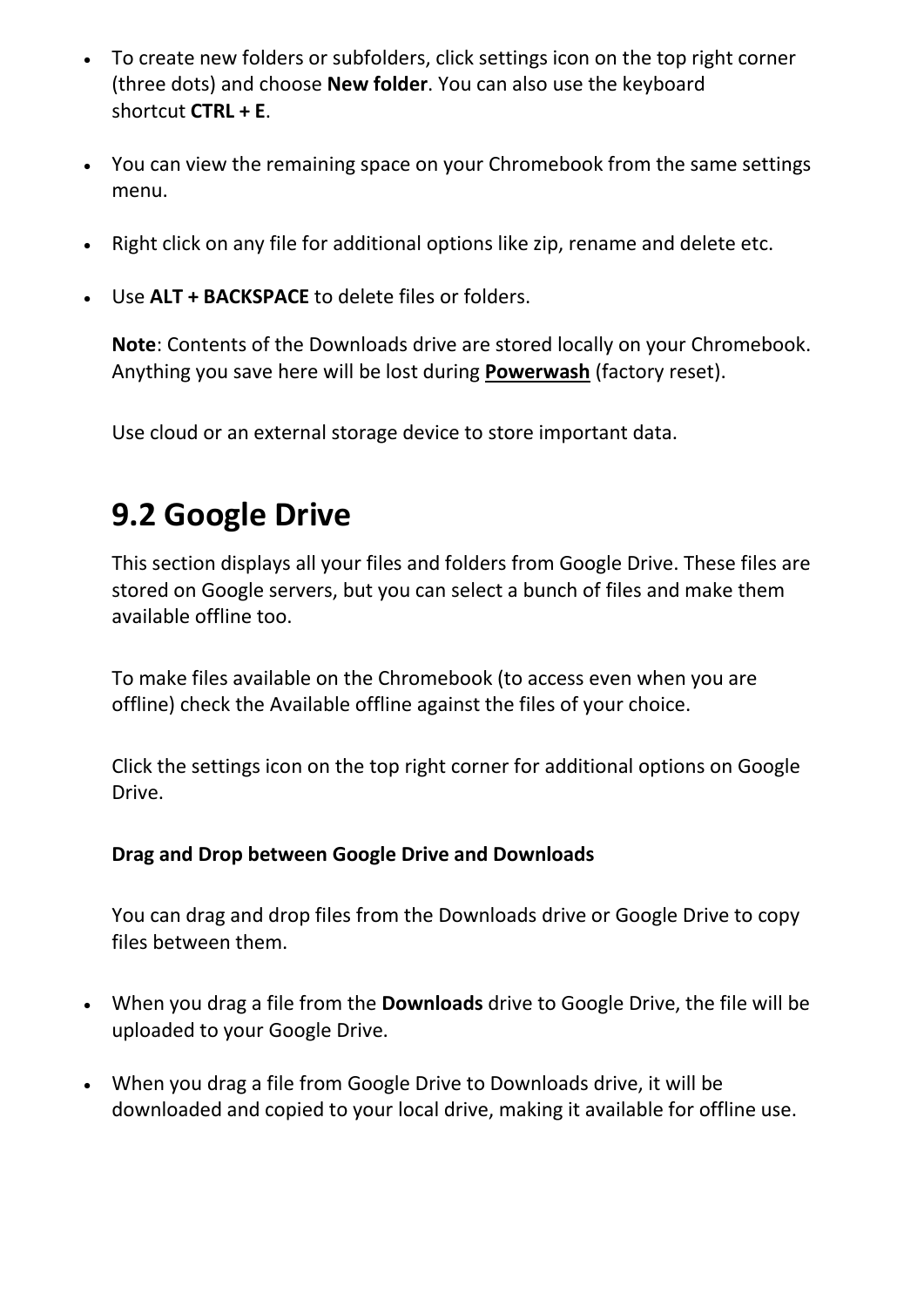## **10.Using Chromebook When You Are Offline**

You will be using Chromebooks with internet most of the time. When you are without an internet connection, you can still do a lot of things with your Chromebook:

- View photos
- Edit Photos
- Watch movies
- Play music
- Read books
- View and edit Microsoft Word, Excel and PowerPoint documents
- View PDFs
- Play Games

If your Chromebook can run Android apps, there are tons of things you can do with those apps.

### **11.Updating Your Chromebook**

Software updates are an important and time consuming affair in any operating system that you have used so far.

Here is some good news for you; [Chrome OS updates automatically](https://www.chromestory.com/2020/01/update-chromebook/) in the background. The changes are applied next time you restart your Chromebook. You will see an icon when updates are downloaded and installed.

School will send updates to you and when there is an app we think is of use this will also be sent to you.

## **12. The Most Useful Keyboard Shortcuts for Chromebook**

First up, a handful of keyboard shortcuts that every Chrome OS user must know.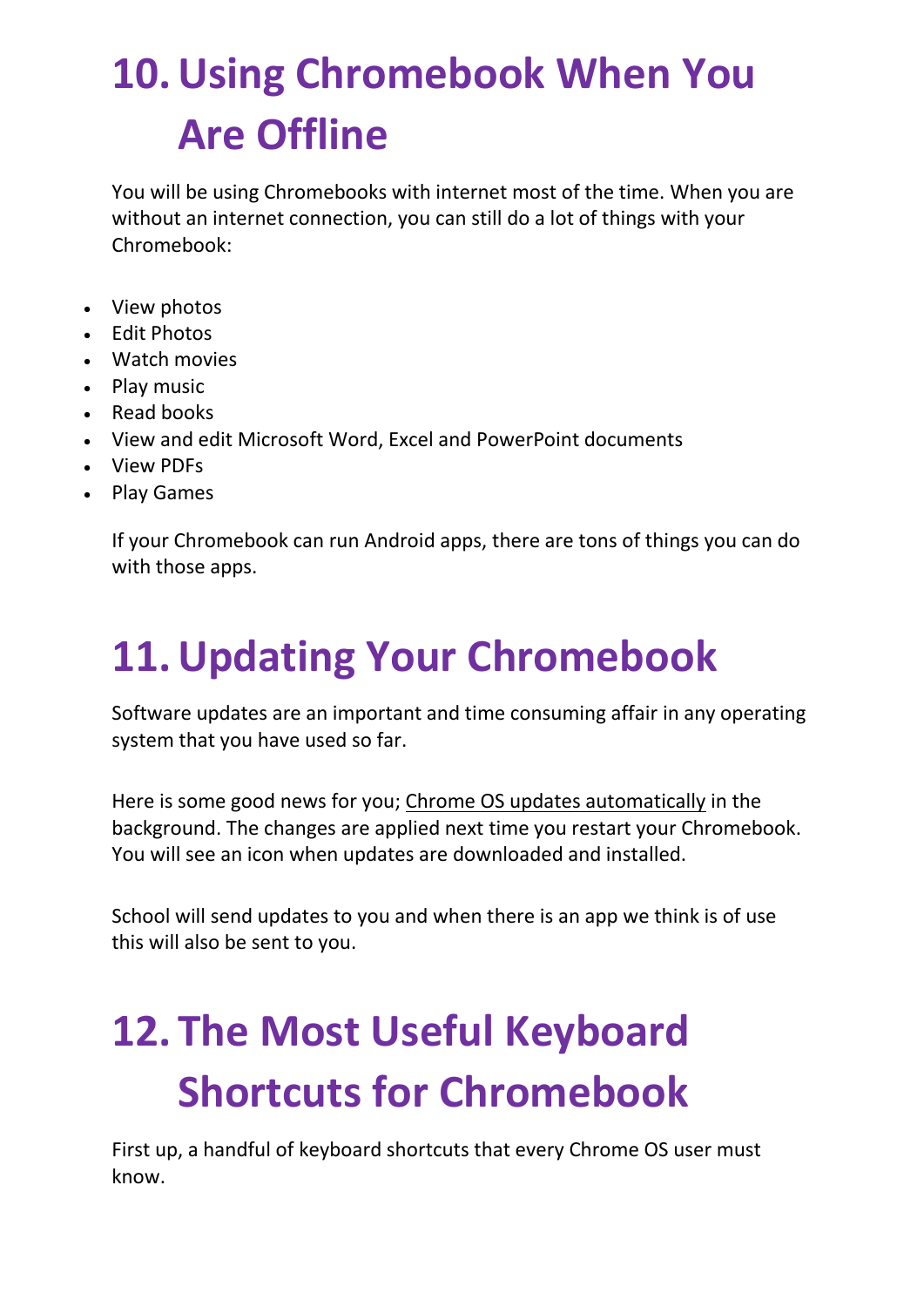| <b>Action</b>                                | <b>Shortcut</b>                                  |
|----------------------------------------------|--------------------------------------------------|
| Take a screenshot of the entire<br>screen    | CTRL + Window Switcher ([]]]) (F5)               |
| Take a screenshot of a part of the<br>screen | CTRL + SHIFT + Window Switcher<br>(([]           |
| Take a screenshot of an app or<br>window     | CTRL + ALT + Window Switcher (([]]]))            |
| <b>Toggle Caps lock</b>                      | ALT + SEARCH (aka Launcher key)                  |
| Lock the screen                              | CTRL + SHIFT + L                                 |
| Open the Task Manager                        | SEARCH + ESC                                     |
| Open Chrome's Setting menu                   | $ALT + E$                                        |
| Launch apps from the launcher                | $ALT + 1-9$ (1 opens the first app and<br>so on) |
| Dock a window to the left of your<br>screen  | $ALT +$ [                                        |
| Dock a window to the right of your<br>screen | $ALT +$ ]                                        |
| Home key                                     | CTRL + ALT + Up Arrow                            |
| End key                                      | CTRL + ALT + Down Arrow                          |
| Delete key                                   | ALT + Backspace                                  |
| Logout                                       | $Ctrl + Shift + Q$                               |
| Open the File Manager                        | $ALT + Shift + M$                                |